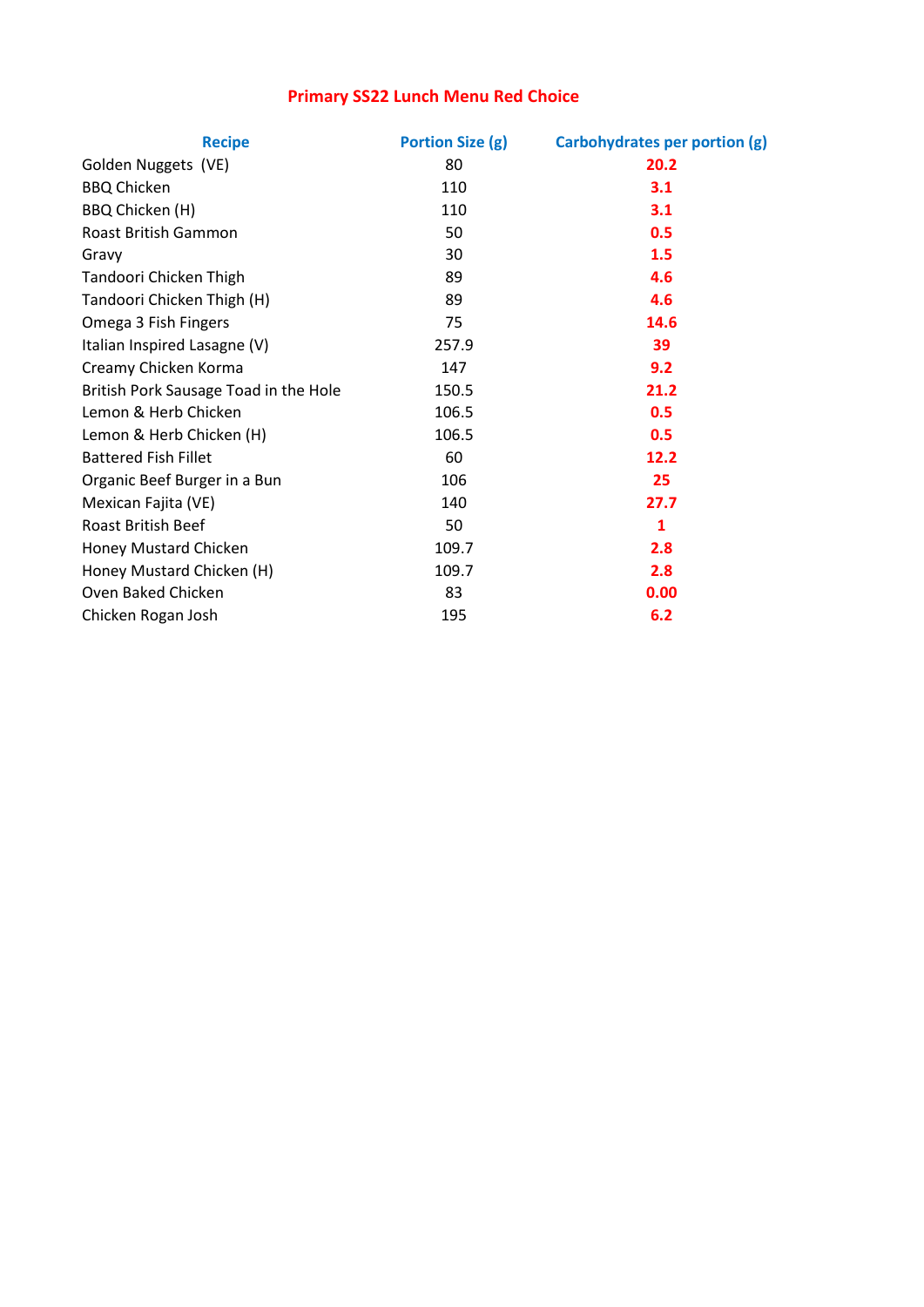## Primary SS22 Lunch Menu Blue Choice

| <b>Recipe</b>                       | <b>Portion Size (g)</b> | Carbohydrates per portion (g) |
|-------------------------------------|-------------------------|-------------------------------|
| Jacket Potato with Tuna Mayonnaise  | 312                     | 40.6                          |
| Jacket Potato With Baked Beans (VE) | 329                     | 50                            |
| Jacket Potato With Cheese (V)       | 304                     | 40.5                          |
| Jacket Potato with Cheese (VE)      | 294                     | 48.8                          |
| Cheesy Tomato Pasta (V)             | 150.6                   | 42.7                          |
| Tuna Mayo Baguette White            | 133                     | 41.5                          |
| Tuna Mayo Baguette Malted Wheat     | 121.38                  | 32                            |
| Ham Baguette White                  | 125                     | 41.4                          |
| Ham Baguette Malted Wheat           | 112.5                   | 31.8                          |
| Cheese Baguette White (V)           | 125                     | 41.4                          |
| Cheese Baguette Malted Wheat (V)    | 112.5                   | 31.9                          |
| Cheese Baguette White (VE)          | 125                     | 51.8                          |
| Salmon & Broccoli Pasta             | 249                     | 45.3                          |
| Tuna Pasta Salad                    | 145                     | 36.2                          |
| Spanish Style Pieces (VE)           | 155                     | 6.7                           |
| Carbonara                           | 247                     | 41                            |
| Creamy Fish Pie                     | 238                     | 24.5                          |
| Tuna Pasta Bake                     | 282                     | 50.3                          |
| Cheese & Onion Quiche               | 116                     | 18.2                          |
| Cheesy Leek Pasta                   | 230                     | 40.9                          |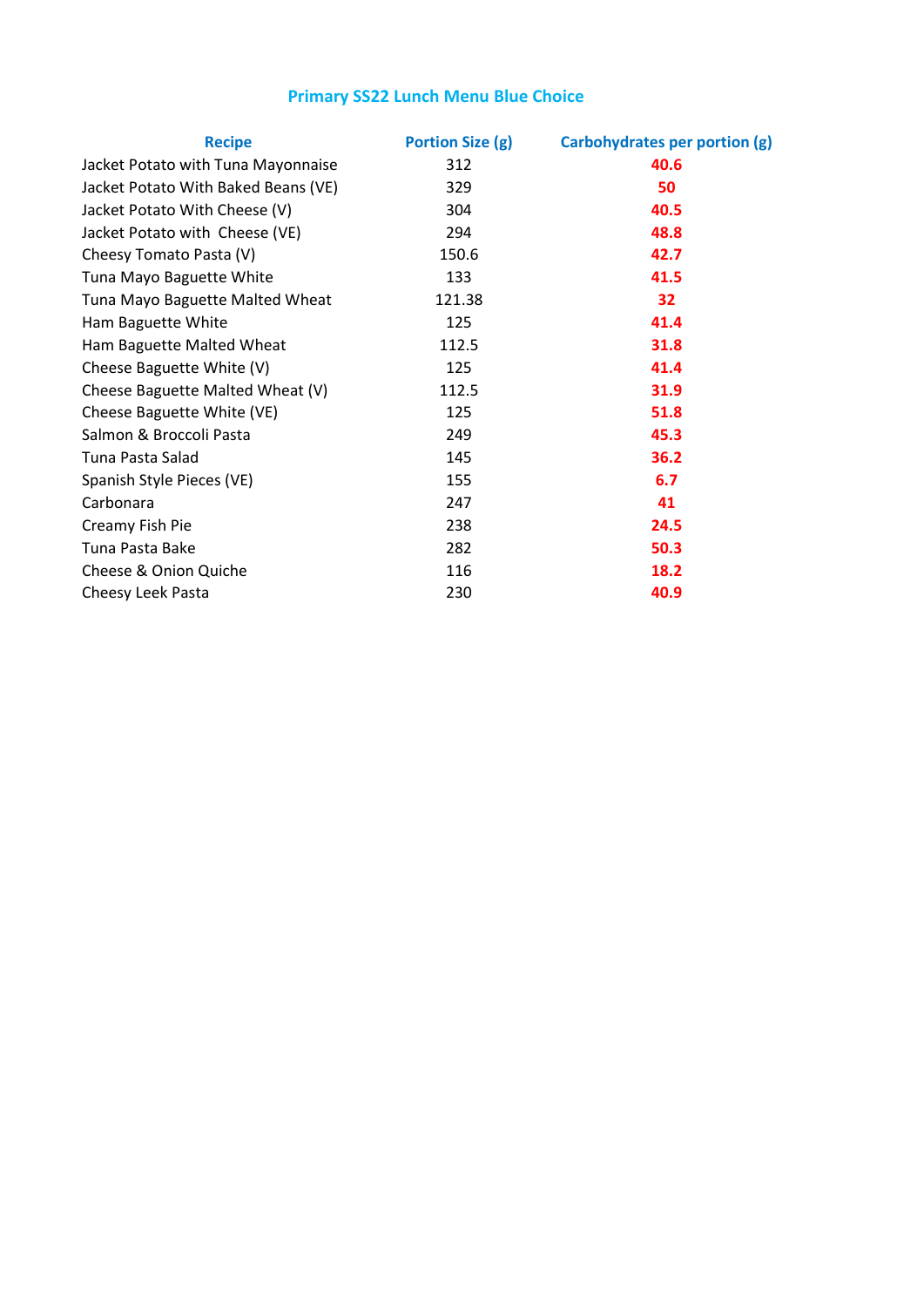### Primary SS22 Lunch Menu Green Choice

| <b>Recipe</b>                             | Portion Size (g) | Carbohydrates per portion (g) |
|-------------------------------------------|------------------|-------------------------------|
| Rustic Italian Meatball Linguine (VE)     | 200              | 48.1                          |
| Cumberland Sausage & Bean Puff (VE)       | 120              | 27                            |
| Gravy                                     | 30               | 1.5                           |
| Mac N Cheese (V)                          | 271              | 57.3                          |
| Lightly Spiced Rogan Josh (VE)            | 242              | 16.6                          |
| Sausage Roll (VE)                         | 65               | 16.9                          |
| Crispy Vegetable Fingers (VE)             | 85.2             | 19.6                          |
| Sausage Toad in the Hole (VE)             | 148              | 25.9                          |
| Spaghetti Bolognaise (VE)                 | 209              | 47.8                          |
| Baked Enchilada (VE)                      | 142              | 28.8                          |
| Crispy Country Bake Burger (VE)           | 100              | 34                            |
| Mince & Onion Puff (VE)                   | 118.75           | 28.3                          |
| Sweet Potato & Chickpea Tikka Masala (VE) | 234              | 28.9                          |
| Hot Cheesy Quesadillas (V)                | 143              | 27                            |
| Margherita Pizza                          | 137              | 26.5                          |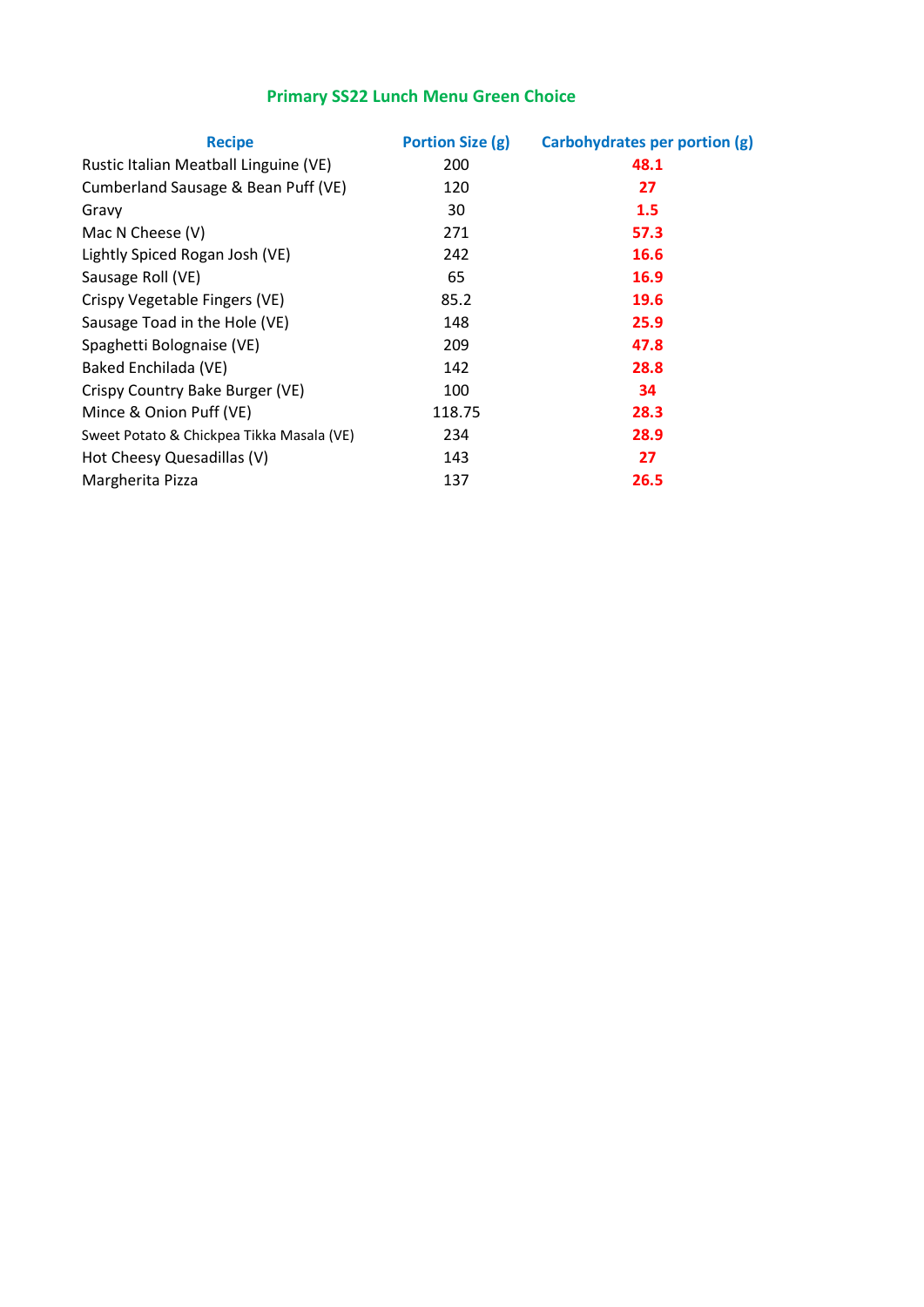### Primary SS22 Lunch Menu Carbohydrates

| <b>Recipe</b>                 | Portion Size (g) | Carbohydrates per portion (g) |
|-------------------------------|------------------|-------------------------------|
| <b>Mexican Style Rice</b>     | 60               | 39.7                          |
| Oven Baked Chips              | 103              | 21.7                          |
| <b>McCains Wedges</b>         | 114              | 19.9                          |
| Homemade Wedges               | 132              | 20.2                          |
| Potato Dippers                | 100              | 22                            |
| Diced Potatoes                | 114              | 18.4                          |
| Mash Potato-Simply Mash       | 125              | 20.1                          |
| Mash Potato-Lamb Weston       | 125              | 21.3                          |
| <b>McCains Roast Potatoes</b> | 113              | 19.5                          |
| Roast Potatoes (Vac Pack)     | 130              | <b>19.9</b>                   |
| Roast Potatoes (Jackets)      | 125              | 19.9                          |
| Yorkshire Pudding             | 28               | 11                            |
| Yorkshire Puddings (VE)       | 58               | 15.2                          |
| Cold Pasta Salad (VE)         | 50               | 17.4                          |
| Cold Pasta Salad              | 50               | 17.4                          |
| Jollof Rice                   | 63               | 29.2                          |
| 50/50 Rice                    | 35               | 26.9                          |
| <b>Wholemeal Pasta</b>        | 45               | 29.7                          |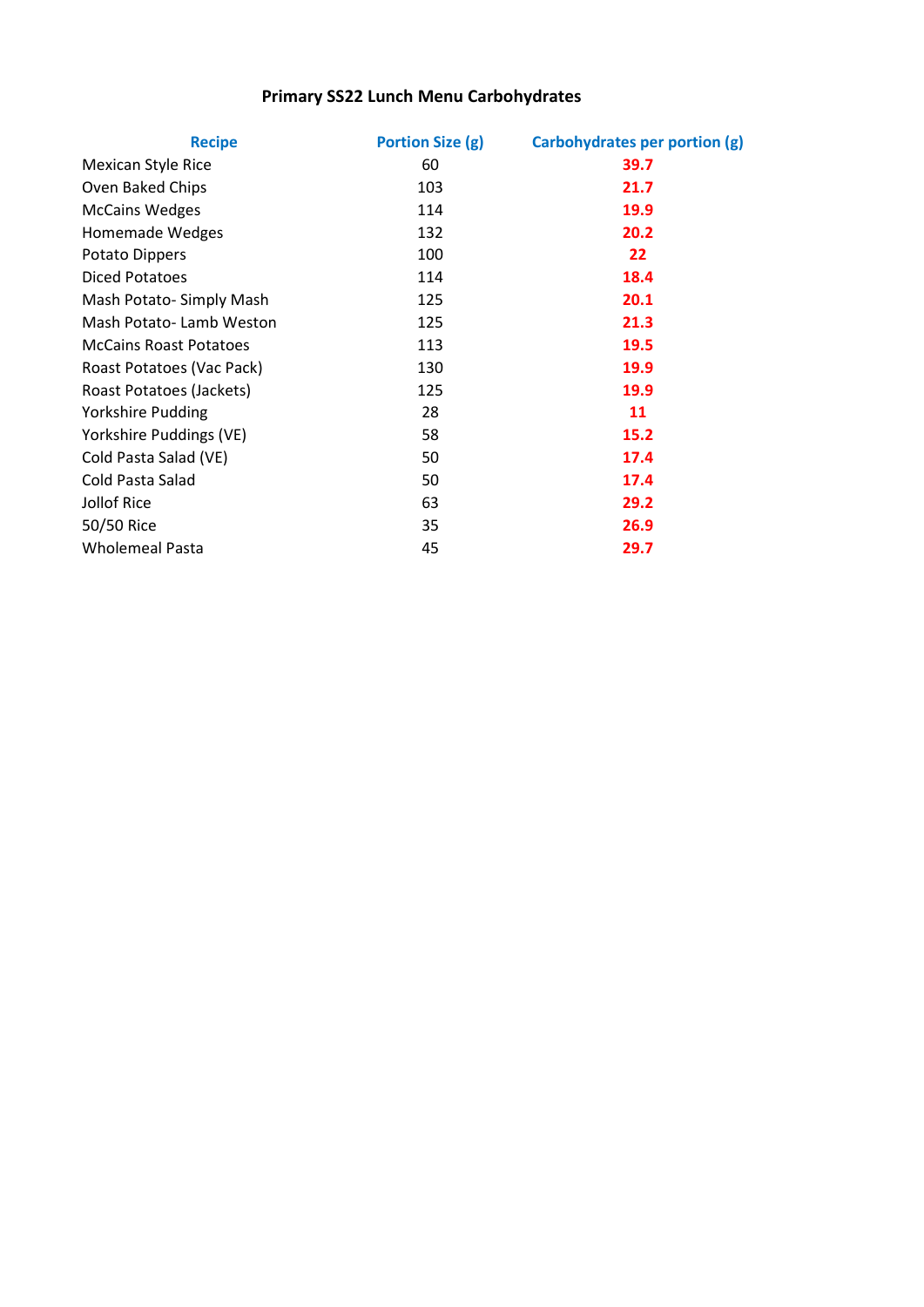### Primary SS22 Lunch Menu Vegetables

| <b>Recipe</b>        | <b>Portion Size (g)</b> | <b>Carbohydrates per portion (g)</b> |
|----------------------|-------------------------|--------------------------------------|
| Carrots              | 71                      | 6.9                                  |
| <b>Broccoli</b>      | 62.5                    | 4.1                                  |
| Cauliflower          | 62.5                    | 3.1                                  |
| <b>Spring Greens</b> | 50                      | 3.3                                  |
| Peas                 | 62.5                    | 5.6                                  |
| Sweetcorn            | 71                      | 8.3                                  |
| Corn on the Cob      | 62.5                    | 5.9                                  |
| <b>Baked Beans</b>   | 70                      | 9.1                                  |
| White Cabbage        | 70                      | 4.2                                  |
| Coleslaw             | 60                      | 3.7                                  |
| <b>Mixed Salad</b>   | 50                      | 0.                                   |
| Green Beans          | 63                      | 1.3                                  |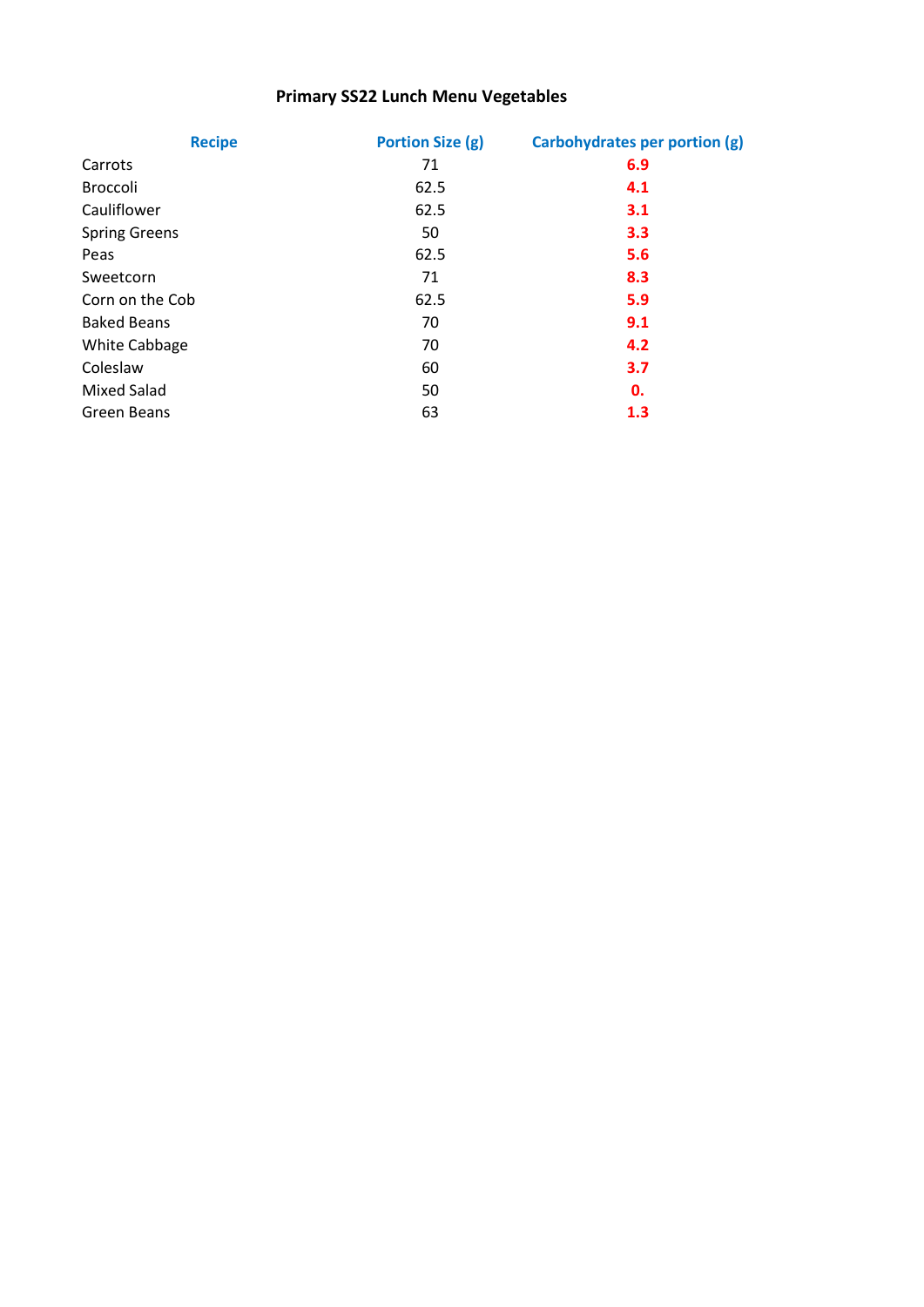# Primary SS22 Lunch Menu Dessert

| <b>Recipe</b>                       | <b>Portion Size</b> | <b>Carbohydrates per portion</b> |
|-------------------------------------|---------------------|----------------------------------|
| Vanilla Ice Cream Tub               | 40                  | 7.6                              |
| Peach Melba Sponge                  | 87                  | 32.8                             |
| Fruit Jelly                         | 168                 | 8.4                              |
| Fresh Fruit Platter                 | 92                  | 11.9                             |
| Marble Cake                         | 55                  | 21.9                             |
| Coconut & Mango Muffins (VE)        | 69                  | 26.8                             |
| Mango Muffin (VE)                   | 69                  | 26.3                             |
| Orange Cookie (VE)                  | 52                  | 33.7                             |
| Strawberry Iced Fruit Smoothie (VE) | 80                  | 14.7                             |
| Red Velvet Sponge                   | 66                  | 23.3                             |
| Raspberry Ripple Arctic Roll        | 38                  | 11.6                             |
| Lemon Drizzle Cake (VE)             | 67                  | 35.4                             |
| Zesty Sponge                        | 76                  | 34.3                             |
| <b>Milk Custard</b>                 | 78                  | 9.8                              |
| Chocolate Sponge                    | 58                  | 24.2                             |
| <b>Chocolate Custard</b>            | 93                  | 11.5                             |
| Chocolate Muffin                    | 51                  | 27.8                             |
| Lemon Shortbread (VE)               | 57                  | 28.8                             |
| Apple & Peach Crumble (VE)          | 105                 | 32.9                             |
| Apple Crumble (VE)                  | 105                 | 32.7                             |
| <b>Coconut Muffins (VE)</b>         | 57                  | 25.6                             |
| Marble Sponge (Non Choc schools)    | 73                  | 28.1                             |

|                                               | <b>Yoghurt Carb List</b> |                                  |
|-----------------------------------------------|--------------------------|----------------------------------|
| <b>Item</b>                                   | <b>Portion Size</b>      | <b>Carbohydrates per portion</b> |
| Veo Valley Organic Mango & Vanilla<br>Yoghurt | 80 <sub>g</sub>          | 8.5g                             |
| Veo Valley Organic Raspberry Yoghurt          | 80 <sub>g</sub>          | 8.5g                             |
| Veo Valley Organic Strawberry Yoghurt         | 80 <sub>g</sub>          | 8.5g                             |
| Golden Acre: Strawberry Yoghurt               | 100 <sub>g</sub>         | 19.6g                            |
| Golden Acre: Raspberry Yoghurt                | 100 <sub>g</sub>         | 19.6 <sub>g</sub>                |
| Golden Acre: Peach & Passion Fruit Yoghurt    | 100 <sub>g</sub>         | 19.6 <sub>g</sub>                |

| <b>Cheese &amp; Crackers</b> |                     |                                  |
|------------------------------|---------------------|----------------------------------|
| <b>Item</b>                  | <b>Portion Size</b> | <b>Carbohydrates per portion</b> |
| Crackers (95022- large pack) | 16g                 | 10.8 <sub>g</sub>                |
| Cheese & Crackers (95022)    | 34 <sub>g</sub>     | 11.7 <sub>g</sub>                |
| Crackers (00137 mini packs)  | 16g                 | 10.8 <sub>g</sub>                |
| Cheese & Crackers (00137)    | 34g                 | 11.7 <sub>g</sub>                |

| <b>Fresh Fruit Salad</b> |                     |                                  |
|--------------------------|---------------------|----------------------------------|
| <b>Item</b>              | <b>Portion Size</b> | <b>Carbohydrates per portion</b> |
| Mixed Melon              | 121 <sub>g</sub>    | 9.6g                             |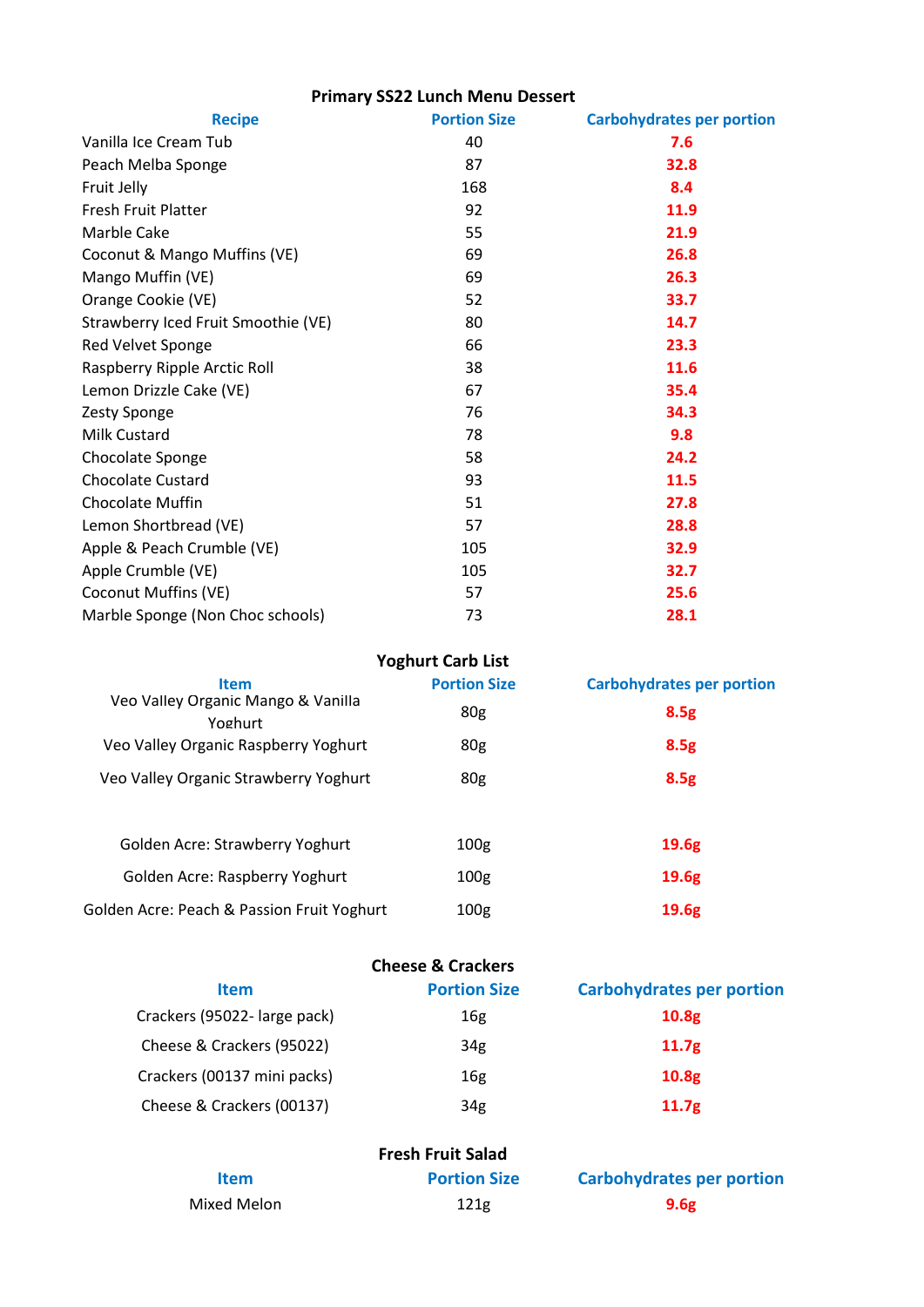| Melon & Grape       | 131 <sub>g</sub> | 11.4g |
|---------------------|------------------|-------|
| Fresh Fruit Platter | 92 <sub>g</sub>  | 11.9g |